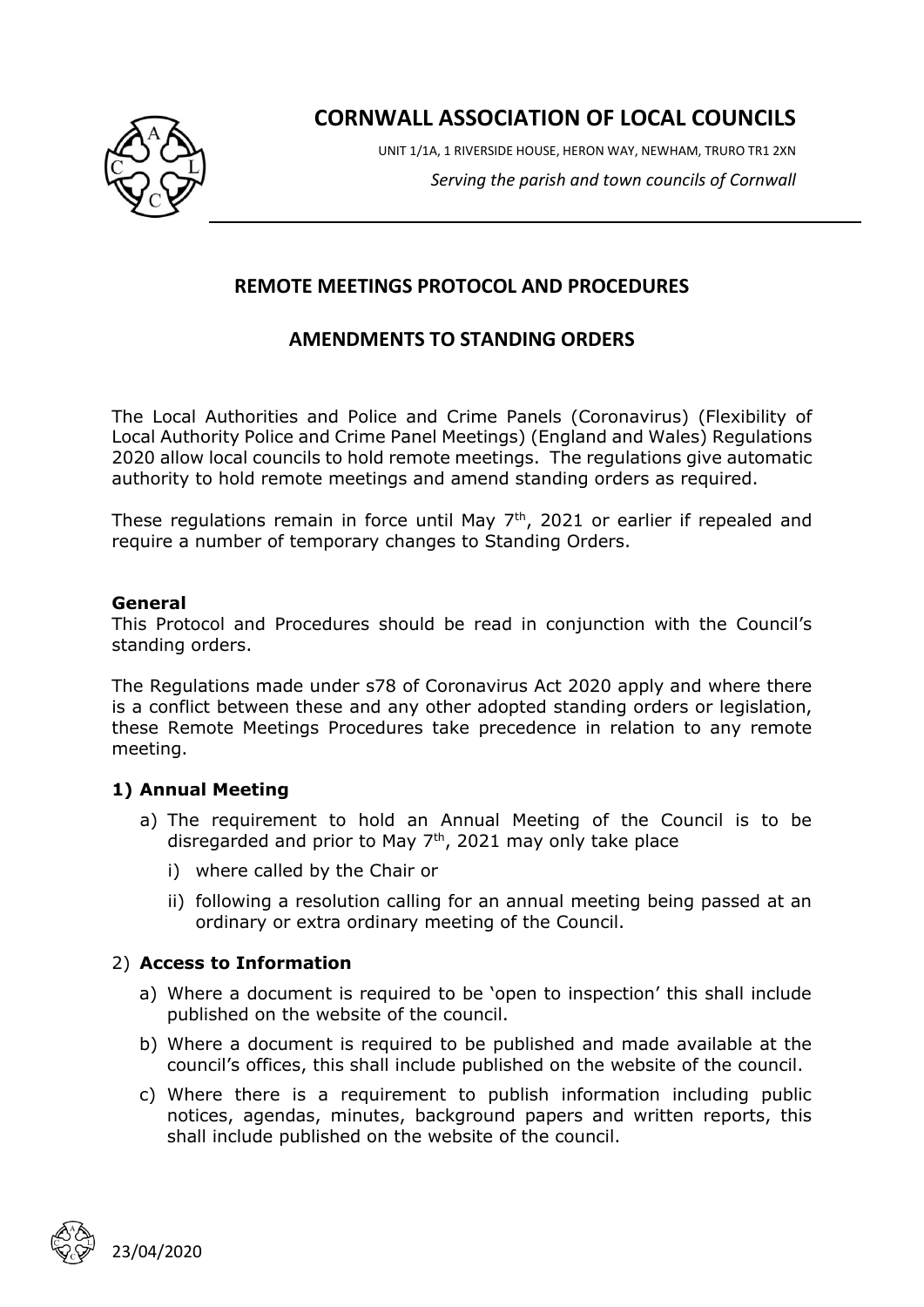## **3) Remote Access to Meetings**

- a) The definition of meeting within the Council's standing orders is amended so that
	- i) 'place' includes where a meeting is held, or to be held in more than one place including electronic, digital or virtual locations such as internet locations, web addresses or conference call telephone numbers
	- ii) 'open to the public' includes access to the meeting by remote means including video conferencing, live webcasting and interactive streaming
	- iii) where a meeting is accessible to the public through remote means, the meeting is open to the public whether or not members of the public are able to attend the meeting in person.
- b) If the Council becomes aware that the its technology has failed, and the meeting is no longer accessible to the public, the meeting shall be adjourned.
- c) If public access cannot be restored within a reasonable period, the remaining business shall be deferred to a future meeting.

### **4) Councillors in Remote Attendance**

- a) A councillor in remote attendance is present and counted for the purposes of the quorum when they can:
	- i) hear and where practicable see other members of the council
	- ii) hear and where practicable see members of the public wishing to participate during the public session of the meeting or as invited by the Chairman
- b) A councillor in remote attendance will be deemed to have left the meeting where, at any point in time during the meeting, any of the conditions for remote attendance at 4 a) are not met.
- c) Subject to 4 b) the Chairman may if appropriate
	- i) adjourn the meeting to permit conditions for remote attendance to be re-established
	- ii) count the number of councillors in attendance for the purpose of the quorum

### **5) Remote attendance by members of the public**

- a) A member of the public is in remote attendance when they can :
	- i) hear and where practicable see and so be heard and where practicable seen by members of the council at the meeting
	- ii) hear and where practicable see and so be heard and where practicable seen by other members of the public attending the meeting including those wishing to speak during the public session or as invited by the Chairman